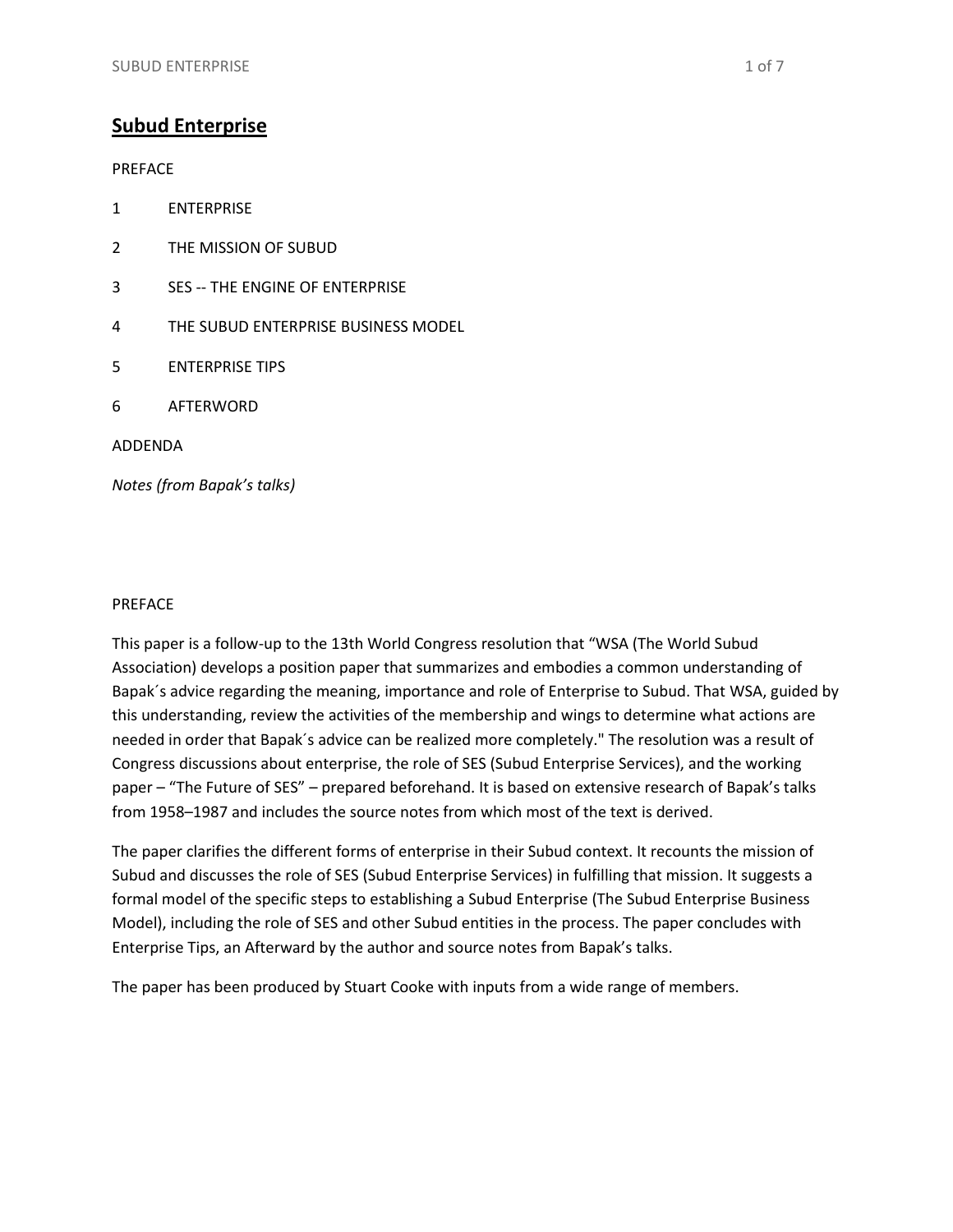### ENTERPRISE

Enterprise is any undertaking that comes from within.<sup>1</sup> It is carrying out in the world what one has received regarding one's innate talent or gift. It implies initiative and action. $3$ 

Openings, explaining Subud, helping members uncover their enterprise/talent, and advising members on how to do enterprises are among the primary duties of helpers.<sup>4</sup>

Through enterprises we can worship God in our work. We can learn how to distinguish between that which comes from inside versus the outside influences of our desires or will.<sup>5</sup>

Whatever our job, if it is in accordance with our nature, that is our enterprise. If we are a teacher, an artist, an accountant, a manager, a doctor, a farmer, that is our enterprise. If we own a business and the work of that business is in accord with our nature, that is an enterprise – an enterprise of a Subud member.\* When a corporation or limited liability company has been established for the sake of Subud and a majority of its stock is owned by Subud members, and it is endorsed, sponsored, or recognized as such by the Subud organization, and contributes 15-25% or more of its profits to Subud and/or to social projects, that is a Subud Enterprise, spelled below with a cap 'S' and cap 'E', to differentiate it from "enterprises of Subud members."<sup>6</sup> When Bapak spoke about "enterprises" or "enterprises of members" in the context of businesses which further the mission of Subud, he was generally referring to large, collective enterprises or "Subud Enterprises", as clarified below and in the source notes.

# THE MISSION OF SUBUD

The mission of Subud is to bring peace and harmony to humankind through the latihan kejiwaan of Susila Budhi Dharma (Subud) and open the way for humankind to return to where he came from.6 That mission will only be achieved when large Subud Enterprises and the significant social projects they finance are well established across the globe.<sup>7</sup> Only then will communities, governments and nations be able to see Subud for what it is. Only then will they be able to recognize it's clear benefit to society.<sup>8</sup>

To that end, part of the brief of the helper/committee dewans (councils) – center, regional, national, zonal, and international – is to spur the development of Subud Enterprises by providing leadership. For helpers the tasks are to explain how enterprise is the proof or evidence of the carrying out of the latihan in this world, to explain what a Subud Enterprise is and how to do them, to test with members who cannot identify their individual talents on their own in order to provide direction for the flourishing of their latihan in their daily, working life.<sup>9</sup>

For committees the task is it is to kindle the enthusiasm of members to develop the Subud Enterprises we need, hundreds of them: in retail, agriculture, manufacturing, construction, animal husbandry, hitech – you name it;<sup>10</sup> businesses which evidence the working of the latihan in this world through the way they operate, the way they treat their employees and the way they do business; businesses which can serve as a model of what has been called "capitalism with a human face;"<sup>11</sup> businesses which provide employment for members who have no work or are under-employed; $^{12}$  businesses which provide the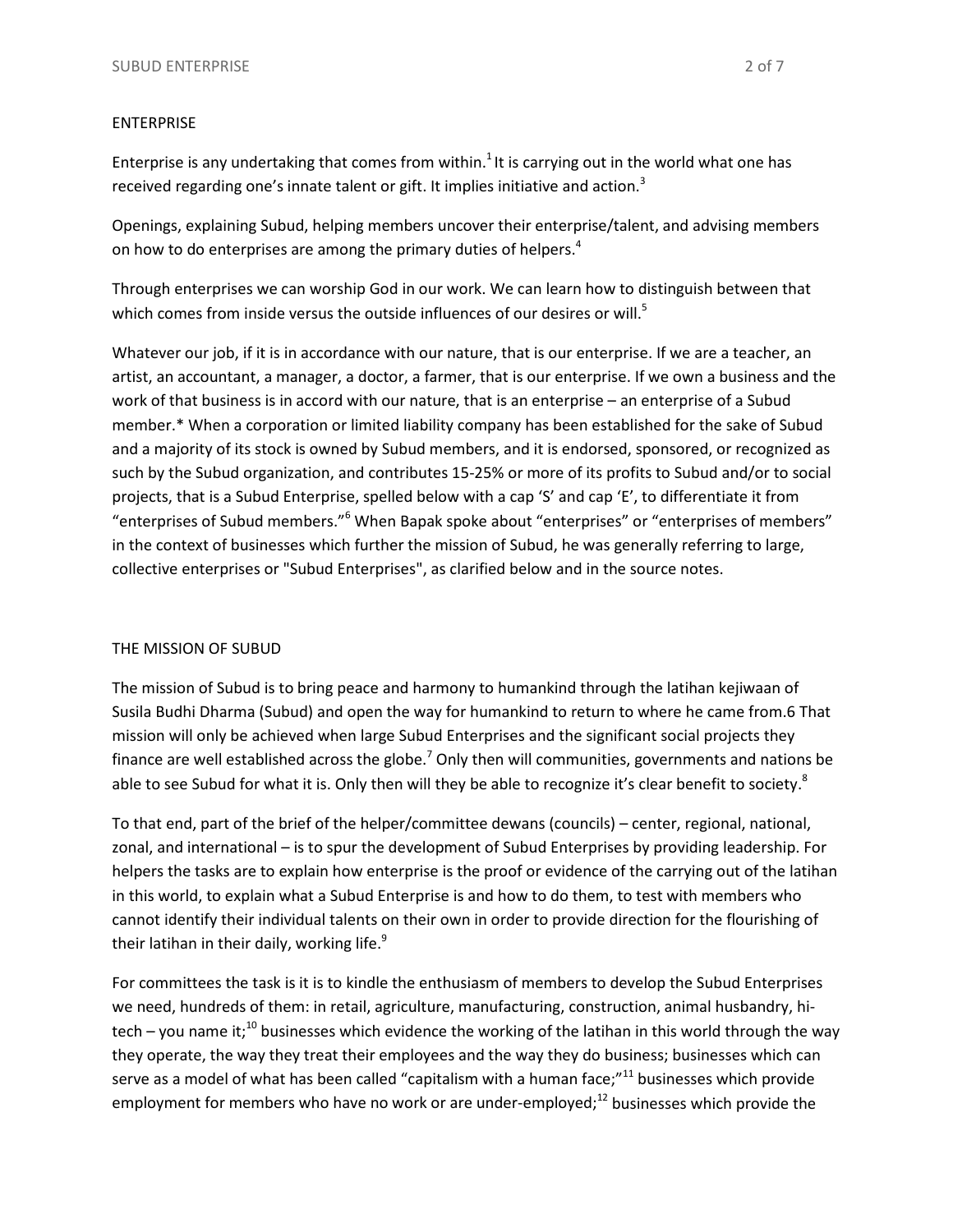means for members to use and develop their talents, enabling them to actualize the harmony they feel in the latihan outside the latihan by working together. Subud Enterprises make it possible for members to express their concern for one another in their work – the kind of extraordinary trust, love, and support members experience on helper and committee dewans, preparing a congress, or participating in a gathering.<sup>13</sup> It provides an environment which allows them to quicken the feeling of their latihan throughout the day and to correct one another in our work.

Subud Enterprises will create the conditions where helpers and committees can do whatever they need to do and travel whenever they want to<sup>14</sup>; conditions where every member can go to latihan and attend meetings and congresses; where everywhere in the world there are large latihan halls, with accommodations to house members from other groups<sup>15</sup>; where Subud-sponsored schools can develop student talents, take care of the handicapped or the retarded, and provide free education; where Subud clinics and hospitals and homes for the aged or disturbed can help people inwardly as well as outwardly and helpers can realize their higher calling; where those served can come to the worship of God through helper professionals, for example, helper doctors or therapists who treat patients so that they not only get well, but become aware of the existence of something beyond themselves.<sup>16</sup>

# THE SES -- THE ENGINE OF SUBUD

SES was established to help make Subud Enterprises possible, to help them get started and ensure their success.<sup>17</sup> The idea was that while Subud has always lacked capital, it contains many experts: professionals in finance, real estate, agriculture, construction, management, etc. By bringing these experts together in panels, organized by discipline, they could assist center, regional, national, international committees, affiliate organizations, or any group of members to establish a large enterprise. They could help develop new business plans or transform existing smaller businesses owned by individual members. SES would vet the proposals and if approved, pass them on to committees for their approval. They in turn would pass them on to the membership for investment and support.

SES experts would supervise the enterprises on an ongoing basis. In effect they would be appointed to supervisory boards of the enterprises they helped establish to represent the membership at large and to ensure outside accountability, expertise, stability, and to ensure that they remain Subud-minded over the long term. In addition, until a Subud world bank was formed, SES would help identify financing sources.<sup>17</sup>

However SES never took form as originally envisioned. It didn't help launch a single Subud Enterprise. None of the large enterprises had any formal relationship with SESI (Subud Enterprise Services International). They only received ad hoc help from Subud experts, sometimes recommended by SESI or a national SES body. Towards the end of his life Bapak was still suggesting we implement what we had been voted upon in previous congress resolutions.<sup>18</sup>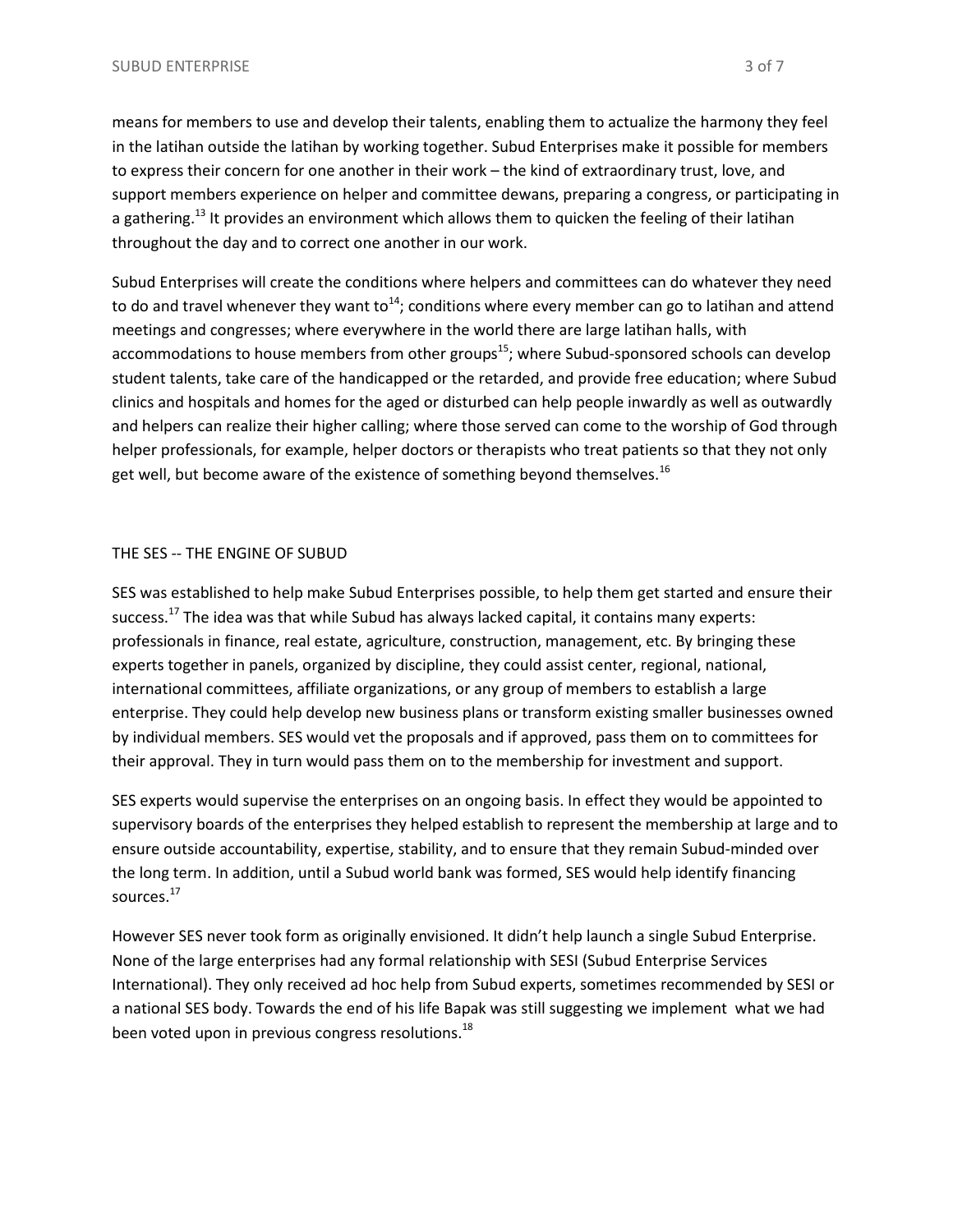### THE SUBUD ENTERPRISE BUSINESS MODEL

The Subud Enterprise business model that emerges from Bapak's advice is a limited liability company or corporation created to fulfill Subud's mission in this world. It is established for a social purpose as well as for profit. It is a business where the capital comes from more than a few members, employs many people, and a majority of the voting stock is Subud-owned.

The business stipulates in its corporate filings that a minimum of 15-25 percent of its profit (stock or dividend payments or other form) is to be contributed to Subud – a local center, a region, a national or international committee, to MSF, Susila Dharma or a combination thereof.<sup>19</sup>

It is to be noted, also, that while Bapak stressed the importance of oversight of our Subud Enterprises he did not suggest the exact form that such oversight should take, only that STS (now SES) should supply it (see footnote below)

Committees and helpers – local, regional, national, international – are charged with initiating such ventures: committees by encouraging members to form working groups to come up with good ideas, decide on a given venture, and prepare a business plan; and helpers to explain the meaning and purpose of such enterprises, and to encourage and support their development. Any group of members or any committee –, SD, SICA, SYA, SIHA for example, are equally enjoined to initiate their own business ideas or for that matter, social projects, and then look to SES for assistance as needed  $30$ 

If outside expertise is needed in the preparation of the business plan, SESI is there to provide it. Part of the role of SESI is to prepare a searchable, professional Subud membership database, from which additional experts, including panels of experts by discipline will be chosen.

In this model, when a business plan is complete, it is submitted to a national SES or the international SESI body for review and analysis. If the plan is approved, a recommendation for support will be sent to the committee concerned to assist the enterprise by encouraging members to invest (as allowed by law) and to support the enterprise in general. To gain approval one or more of the SES experts who advised it or other experts, at the business's choosing, will be appointed to the supervisory board.

Subud members should expect a normal return on their investment based on industry standards rather than a high or excessive return. If financing assistance is needed, SES will help until a new Subud World Bank comes into being. Any international business, by its nature, will be established with the long-term financial interests of Subud as a core rationale.

The author suggests a formal supervisory board should be created. In this case the corporate structure of the business contains an operating board and a supervisory board.<sup>20</sup> The operating board is concerned with the general management and operations of the company, while the supervisory board is there to add wider expertise, to represent the membership at large, to ensure accountability, to protect the name of Subud, and to ensure the business remains Subud-minded. As such, the latter need not be entirely composed of experts. In the case of international Subud Enterprises, the chairs, or appointees of SESI, WSA (World Subud Association) and MSF could sit on the supervisory boards.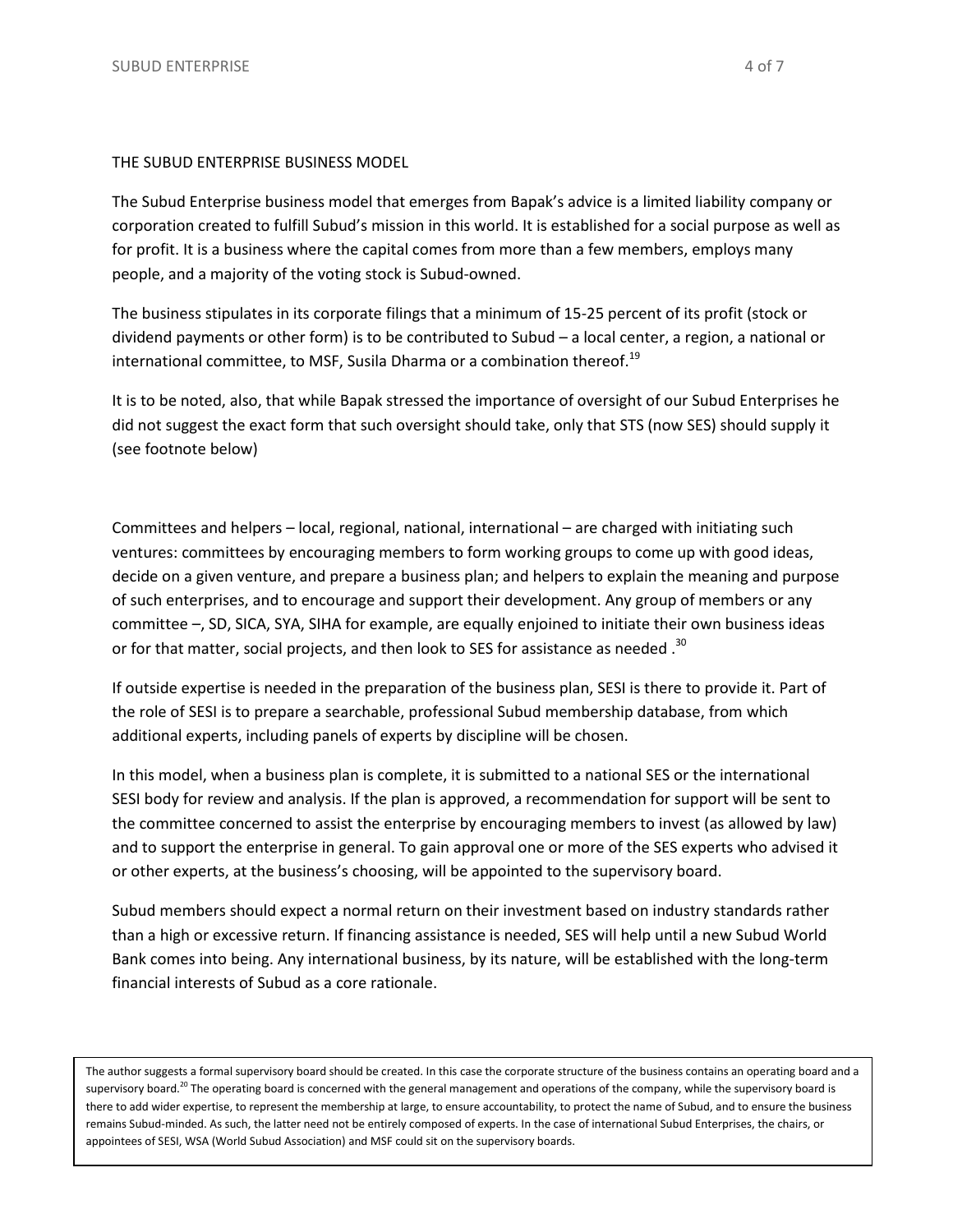### ENTERPRISE TIPS

Some of the advice Bapak gave us about how to be successful is highlighted in the following bullet points:

#### Harmony

The need for harmony in enterprise is paramount. Without harmony, any enterprise will in all likelihood end in catastrophe.<sup>32,33</sup>

### Determination

In doing an enterprise it is necessary to use the full force of your will. $34$ 

#### Courage

If you do not have courage, it's better not to try to start an enterprise.<sup>35</sup>

### How to Begin

Despite lack of knowledge or fear of the unknown, anyone can start an enterprise.<sup>36</sup>

# The Danger of Self-interest

The things needed to be successful are the same things you have to watch out for.<sup>37</sup>

# If You Fail

Failure is sometimes necessary for success and may be a blessing.<sup>38</sup>

# How to be More Successful than Others

Large or small, enterprises run by Subud members can be more successful than others, provided those running the business receive guidance from within, guidance which non-Subud people don't normally get.<sup>39</sup>

# How the Impossible Can Be Achieved

"But look at us," said Varindra Vittachi to Bapak, "We're not rich, we're not clever, we're just ordinary people. How can we accomplish these extraordinary things Bapak has told us?"

Bapak replied, "From here," moving his hand up and down in front of his chest.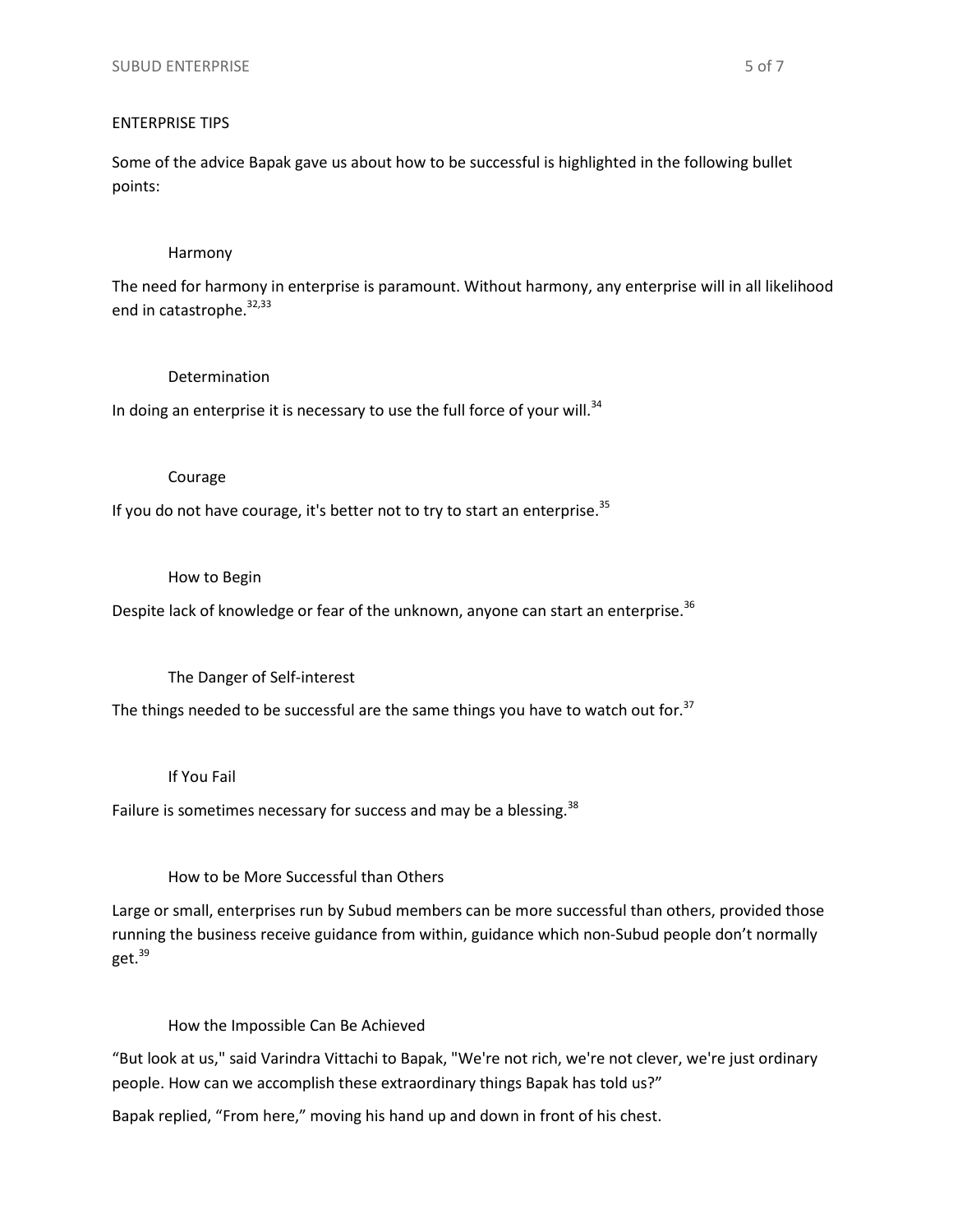I reviewed over four hundred talks for this paper, reading or listening to some 50 several times. It was not enough. The author, an avid reader of Bapak's talks since 1965, discovered how remiss he had been in not following the advice given to him many years ago by Sudarto, one of the three helpers who assisted Bapak in answering members' letters.

Sudarto said that every time Bapak gave a talk he listened to it three times – the first for his inner, the second for his feeling, and the third for his understanding. Years later, another helper said the same thing, only differently. The first time he listened out of curiosity, the second for his feeling, the third for his inner, and a fourth for his understanding.

In addition I was careless. I misinterpreted too much of what was actually being said. I learned from preparing this paper that herein, over my lifetime, lay essential inspiration I did not take full advantage of; freely available support to receive more clearly, to improve my work, my behavior, and the work I did for Subud work. Support that explains how the two can become one.

In my quest to listen anew, to see what was actually said about enterprise, I learned to my surprise how enterprise, in all its forms, and Subud Enterprises in particular, were a dominant theme of the message, a message I had missed completely. I learned how integral enterprise is to Subud. How without enterprise, in my view, we are not receiving in the full sense of the term. I learned how when the talks are listened to, even many, many times, there is always more; how with repetition and and open feeling, one finds layer upon layer of understandings, and discovered it was limitless. How within the talks, in and between the lines, there are deep proofs of the reality of Subud, proofs that resonated in my innerfeeling and gave real evidence of where all this comes from. I truly need to listen.

I have consciously not quoted Bapak in the text because my view is that it is essential to absorb Bapak's talks in such a way that the content becomes incorporated into one's being, so that, as intended, it becomes a normal part of one's experience. Only then can the content become an authentic part of one's self and not merely a quoted reference. However, there is one quote which puzzled me to the very end of what was a six month journey writing and rewriting this paper. It comes from a talk given to a group of members at Wendhausen Castle, a large, magnificent space for latihan, which members in Germany rented for many years. As the talk is unpublished, the full transcript is included in the Addendum. At first I had no idea what it meant. Now I think I understand it a little, but not well enough to find my own words to express it. So here it is verbatim:

And to look now at enterprises, this project that Bapak has undertaken, that Bapak has started in Kalimantan. If you calculate in the ordinary way what is the capital needed for that, actually it is hundreds of millions of dollars, but Bapak finds that Bapak cannot look at it in that way because Bapak has been ordered to do this by the power of Almighty God. Bapak has been told that Subud will never be great, Subud will never spread throughout the world unless Subud members truly undertake large